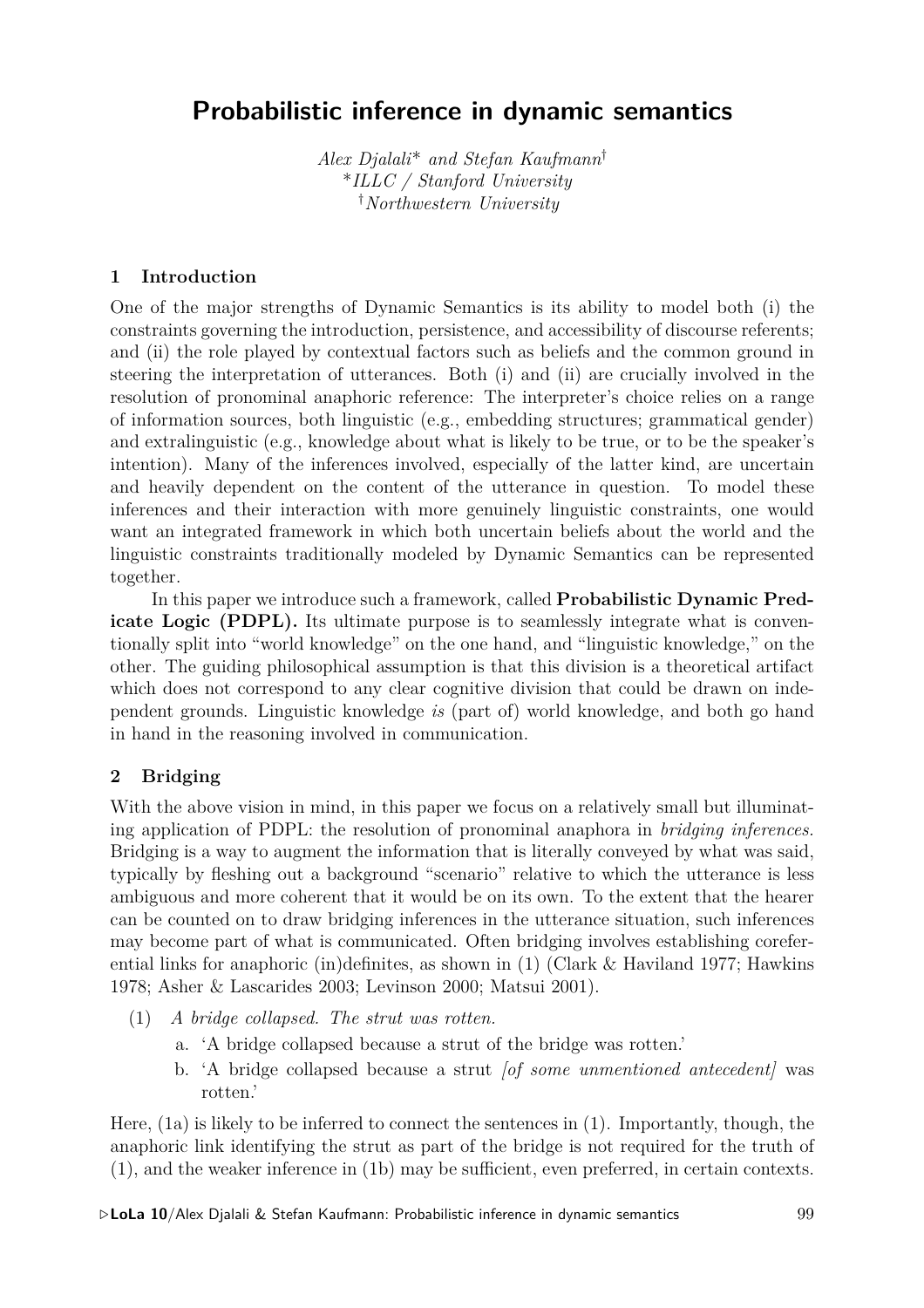We argue that standard accounts of bridging fail to provide a satisfactory formal account of the way in which cross-sentential anaphora are resolved in bridging, particularly the role of world knowledge in adjudicating between multiple alternative resolutions of anaphoric coreference. PDPL fills this gap by modeling the information states of interlocutors in a given discourse and keeping track of the probabilities they assign to alternative resolutions.

For a further illustration, consider (2) from Clark & Haviland (1977), and imagine some speaker  $A$  utters (2a) to a hearer  $B$ :

- (2) a. *John unpacked the picnic. The beer was warm.*
	- b. *The beer was part of the picnic.*
	- c. *∃*!*x*[unpack(*j, x*)] *∧ ∃*!*y*[beer(*y*) *∧* warm(*y*)]
	- d. *∃*!*x*[unpack(*j, x*)] *∧ ∃*!*y*[beer-of(*y, z*) *∧* warm(*y*)] *∧ x* = *z*

We would not expect  $A$  to explicitly state (2b) in addition to (2a). Speakers can often assume that during a given discourse, hearers will extrapolate from underspecified utterances. In (2), the inference consists in finding an appropriate anaphoric antecedent for *the beer.* Standard pragmatic accounts of bridging inferences, such as Hawkins (1978) and Levinson (2000), assume that in order for successful bridging to occur,  $\mathcal A$  expects  $\mathcal B$ to use her general knowledge of language and the world to draw stereotypical connections between the objects and events referred to in the utterance, in such a way that that overall discourse coherence is maintained. Specifically in  $(2)$ ,  $\mathcal A$  expects  $\mathcal B$  to share his belief that picnics usually involve beer drinking, whence *B* can resolve the anaphoric definite by reinterpreting *beer* as a relational noun of sorts. The resulting augmented logical form of (2a) is (2d): Here, the beer is said to be "beer of" *z*, and the coreference is established by the assertion that  $x = z$ <sup>1</sup>.

For the purposes of this paper, we presuppose that the mechanism behind these inferences is in place. What we are concerned with is the following: While the coreference resolution in (2) was straightforward, the standard pragmatic story breaks down when faced with what we refer to as **ambiguous bridging inferences:**

- (3) *A car hit a truck. The windshield shattered.*
	- a. 'A car hit a truck. The windshield of the car shattered.'
	- b. 'A car hit a truck. The windshield of the truck shattered.'
	- c. 'A car hit a truck. The windshield *[of some unmentioned antecedent]* shattered.'

Given current theories of bridging, (3a) and (3b) are equally good inferences. Since both cars and trucks have windshields, (3a) is no more more salient an inference than (3b), or vice versa. Nor is there a "stereotypical relationship" between the objects and events mentioned in (3) that could be relied upon in building an unambiguous bridge. However, irrespective of context, we have intuitions that the relative likelihood of (3a) is greater than that of (3c). It is asymmetries like this that we use PDPL to explain.

### **3 Formal setup**

We begin with a non-classical logical language  $\mathcal L$  whose syntax we take to be that of standard predicate logic. We define a **world model** to be a triple  $\langle W, D, I \rangle$ , where *W* is

<sup>&</sup>lt;sup>1</sup>Needless to say, the variables would be free in standard predicate logic, but we are assuming a dynamic system here.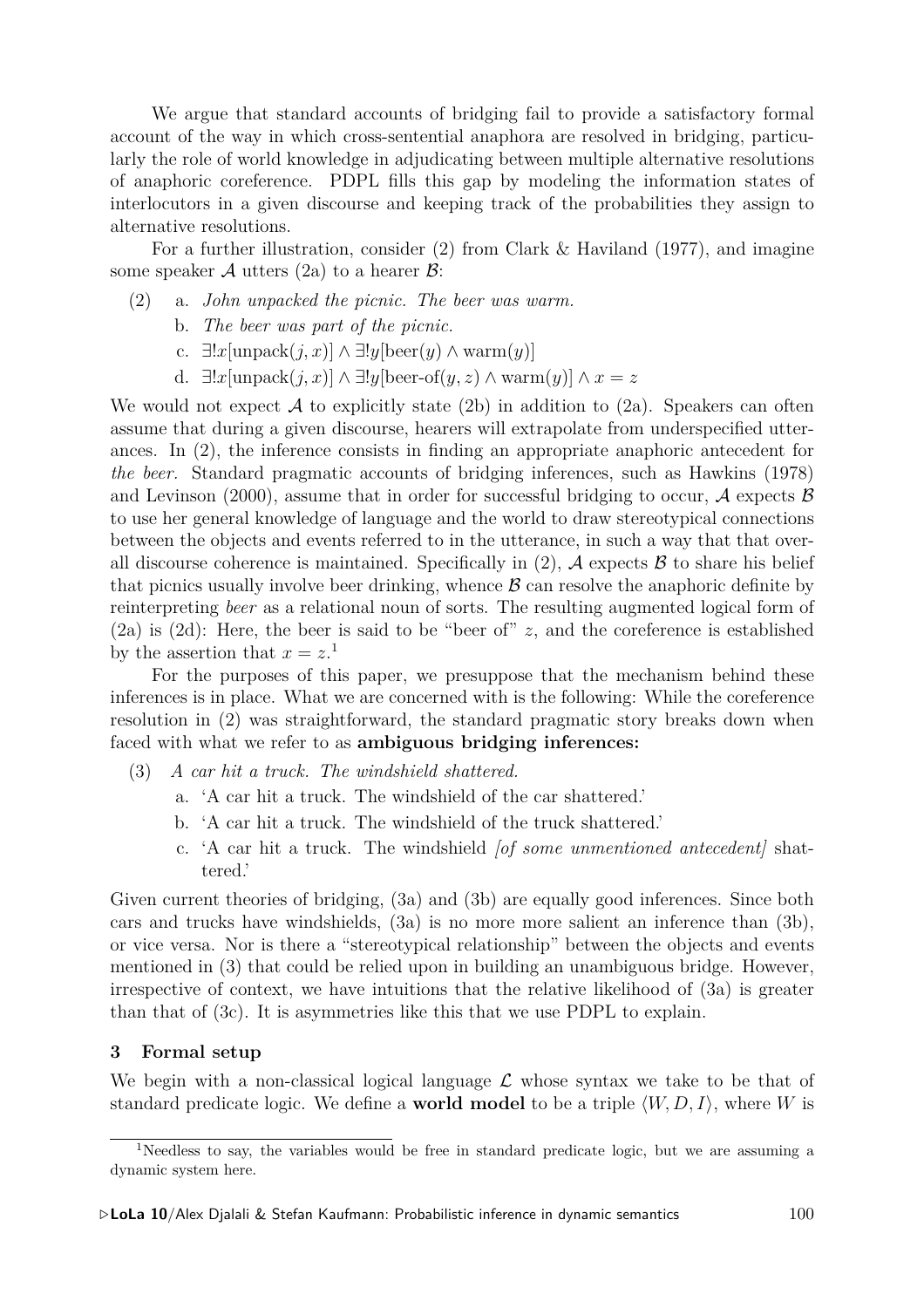a non-empty set of possible worlds; *D* a domain of individuals common to all worlds in *W*; and *I* a function from worlds to interpretation functions assigning values to the non-logical constants of  $\mathcal L$  in the usual way. We assume for simplicity that *W* and *D* are finite. Based such a model, the information state of an agent can be represented by two ingredients: a prior probability measure P on subsets of  $W$ ; and an accessibility relation R in  $W^2$  that is serial, transitive and Euclidean, and such that for all  $w, v \in W$ , if  $w R v$ , then  $P({v}) > 0.2$ The probability  $P({v})$  of the singleton proposition  ${v}$  is written as  $P(v)$ . The agent's subjective probability at  $w \in W$  of a world  $v$  is  $P_w(v|R) := P(v)/\sum_{u:wRu} P(u)$  if  $wRv, 0$ otherwise. The probability of a sentence  $\varphi \in \mathcal{L}$  at world *w* is the expectation of its truth value:  $P_w(\varphi|R) := \sum_{v \in W} P_w(v|R) \times I_v(\varphi)$ .

In addition to world knowledge, we are interested in modeling discourse information. Let the set of **possibilities** be  $\mathcal{I} = \{ \langle w, g \rangle \mid w \in W, g \in D^X, X \subseteq \text{Var} \},$  i.e., pairs of worlds and partial variable assignments. For any possibility  $i = \langle w, g \rangle$ , we write " $i(\alpha)$ " for the denotation of  $\alpha$  at *i*, i.e.,  $I_w(\alpha)$  if  $\alpha$  is a constant, and  $g(\alpha)$  if  $\alpha$  is a variable. An information state again involves two ingredients, an accessibility relation and a probability distribution. They are derived from *R* and *P* in the "initial" state without any discourse information (see below), but may develop in different ways over the course of a discourse.

The first ingredient is an accessibility relation  $c$  in  $\mathcal{I}^2$  such that for all worlds  $w, v$ ,  $\langle w, \emptyset \rangle$ *c* $\langle v, \emptyset \rangle$  iff *wRv*. This relation is serial and transitive if *R* is, but may become non-Euclidean during the discourse. It is updated in response to incoming linguistic information. Definitions 1 and 2 fix some auxiliary notions; Definition 3 gives the recursive definition.

**Definition 1 (Referent activation)** For all variables *u*, a relation  $[u] \subseteq \mathcal{I}^2$  is defined as follows:  $\langle w, g \rangle[u] \langle w', g' \rangle$  iff (i)  $w = w'$ ; (ii)  $u \notin dom(g)$ ; (iii)  $dom(g') = dom(g) \cup \{u\}$ ;  $(iv) g'(v) = g(v)$  for all  $v \neq u$ .

**Definition 2 (Descendants)** A pair  $\langle i', j' \rangle \in \mathcal{I}^2$  is a *descendant* of  $\langle i, j \rangle \in \mathcal{I}^2$  iff for some sequence  $x_1, \ldots, x_n$  with  $0 \leq n$ ,  $i[x_1] \ldots [x_n]i'$  and  $j[x_1] \ldots [x_n]j'.$ 

**Definition 3 (Update)**

$$
c[Pt_1, \ldots, t_n] := \{ \langle i, j \rangle \in c : \langle j(t_1), \ldots, j(t_n) \rangle \in j(P) \}
$$
  
\n
$$
c[\neg \varphi] := \{ \langle i, j \rangle \in c : \langle i, j \rangle \text{ has no descendants in } c[\varphi] \}
$$
  
\n
$$
c[\varphi \land \psi] := c[\varphi][\psi]
$$
  
\n
$$
c[\exists x] := \{ \langle i', j' \rangle : \exists \langle i, j \rangle \in c[i[x]i' \text{ and } j[x]j' ] \}
$$

The semantics of PDPL follows closely that of Groenendijk et al. (1996), except for the fact we deal with sets of pairs of possibilities rather than sets of possibilities. This allows for an easy extension to multi-agent settings and second-order beliefs.

The second ingredient is a probability distribution Pr such that for all *w, v*,

$$
\Pr_{\langle w,\emptyset\rangle}(\langle v,\emptyset\rangle|c) := P_w(v|R).
$$

According to Definition 3, all updates except those with *∃* are eliminative. For eliminative updates, the probability is shifted by conditioning. In an update with *∃*, the probabilities of individual possibilities are distributed uniformly over their descendants.

<sup>&</sup>lt;sup>2</sup>The latter condition is not strictly required, but convenient because it ensures that all relevant conditional probabilities are defined (as long as we restrict ourselves to consistent updates, which we do in this paper).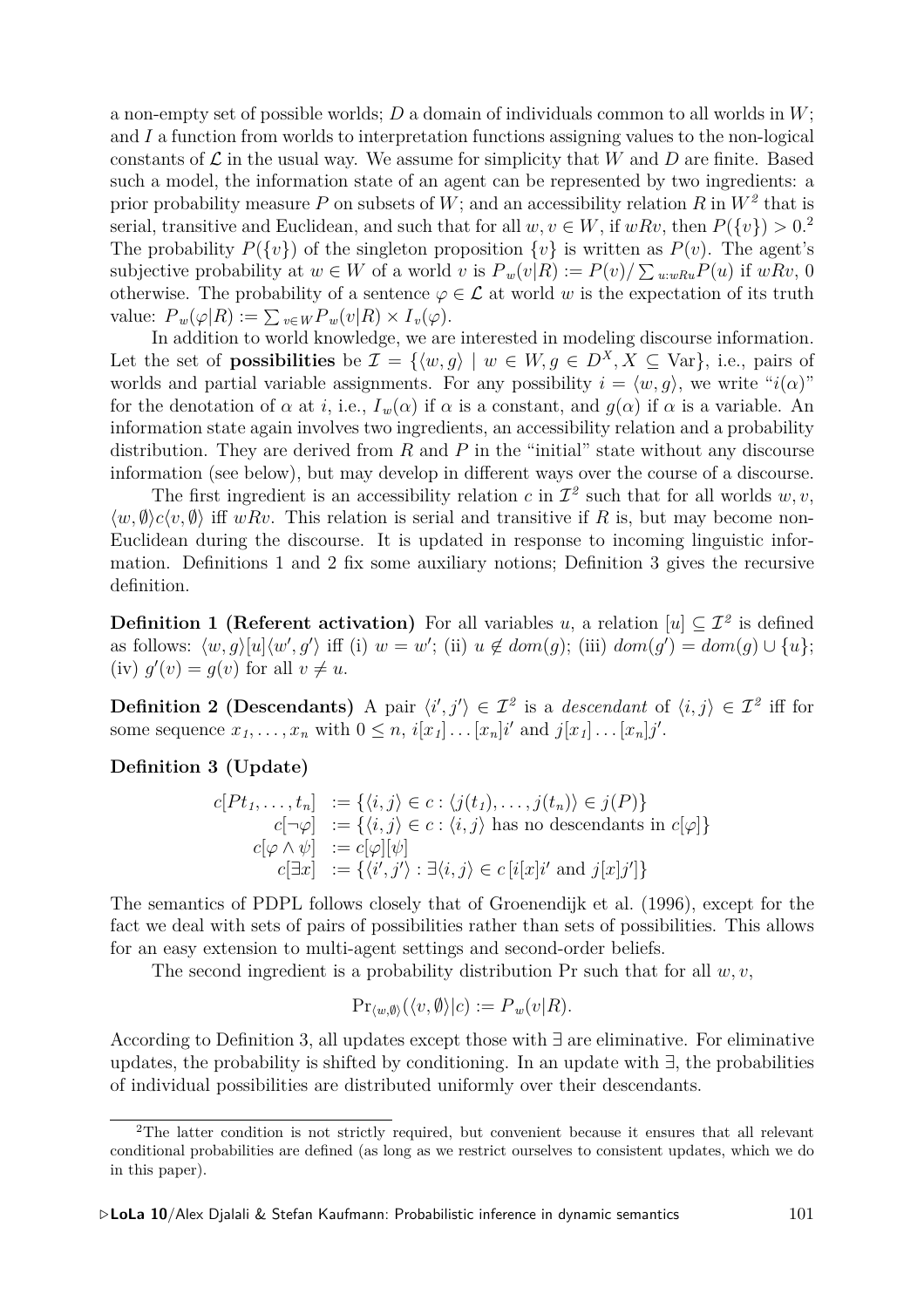**Definition 4 (Probability update)** Probabilities are updated as follows:

- 1. For eliminative update  $[\varphi], \Pr_i(j|c[\varphi]) :=$  $\sqrt{ }$ Į  $\mathcal{L}$  $\Pr_i(j|c) / \sum_{k:i(c[\varphi])k} \Pr_i(k|c)$  if  $i(c[\varphi])j$ , 0 otherwise
- 2. If  $icj$ ,  $i[x]i'$  and  $j[x]j'$ , then  $Pr_{i'}(j'|c[\exists x]) := Pr_i(j|c)/|D|$

## **4 Illustration**

To illustrate the workings of the theory, we use a highly simplified example which does, however, show how new information can change an interpreter's beliefs about discourse referents. Consider the interpretation of the mini-sequences in (3) in a model

$$
\mathbb{M} = \langle W, D, I, P, R \rangle,
$$

where

 $W = \{w_{11}, \ldots, w_{14}, w_{21}, \ldots, w_{24}, w_{31}, \ldots, w_{34}\}$ 

is a set of twelve worlds, and

$$
D = \{a, b, c, d, a', b', c', d'\}
$$

a common domain of eight individuals. For clarity, we begin by lumping the worlds together into three classes  $w_1, w_2, w_3$ , which we treat as "worlds" until finer distinctions become necessary. The probabilities of these three classes and some of the relevant extensions are given in Table 1. This state of affairs is meant to encode the following beliefs

| $\overline{w}$    | P(w)                 | $I_w(car)$ | $I_w(truck)$ | $I_w(hit)$                 |
|-------------------|----------------------|------------|--------------|----------------------------|
| $w_1$             | .3                   | $\{a,b\}$  | ${c,d}$      | $\{\langle a, d \rangle\}$ |
| $w_{\mathcal{D}}$ | .5                   | $\{a,b\}$  | $\{c,d\}$    | $\{\langle b, d \rangle\}$ |
| $w_{\mathcal{R}}$ | $\cdot$ <sup>2</sup> | $\{a,b\}$  | ${c,d}$      | $\{\langle c, d \rangle\}$ |

Table 1: Initial state

on the part of the hearer: She knows that there are two cars and two trucks, and she knows which individuals fall under each class. She also knows that there was exactly one accident in which a vehicle hit truck *d*, but she does not know which of the other three was involved. Car *a* is owned by a cautious driver who is unlikely to get into that kind of accident. The owner of car *b*, on the other hand, is a rambunctious young man with a penchant for reckless driving. Truck drivers are generally less likely to hit trucks. Thus given that something hit truck *d*, it is most likely to have been car *b* and less likely to have been car *a* or truck *c*. The probabilities are given in the table.

The four other individuals are windshields. Each vehicle *x* has exactly one windshield x'. They are omitted from the table and the calculations for now in the interest of simplicity, which is unproblematic because there is a one-to-one mapping. Indeed, we will not refer to them directly, assuming instead below that a function *windshield*\_*of* maps vehicles to their windshields. Also omitted from the table, but to return below, are the probabilities that the various windshields shattered if they were involved in the accident. Each of the three accident has four possible outcomes, according as none, one, or both of the windshields shattered. For each world  $w_x$ , these are represented as  $w_{x1}, \ldots, w_{x4}$ . The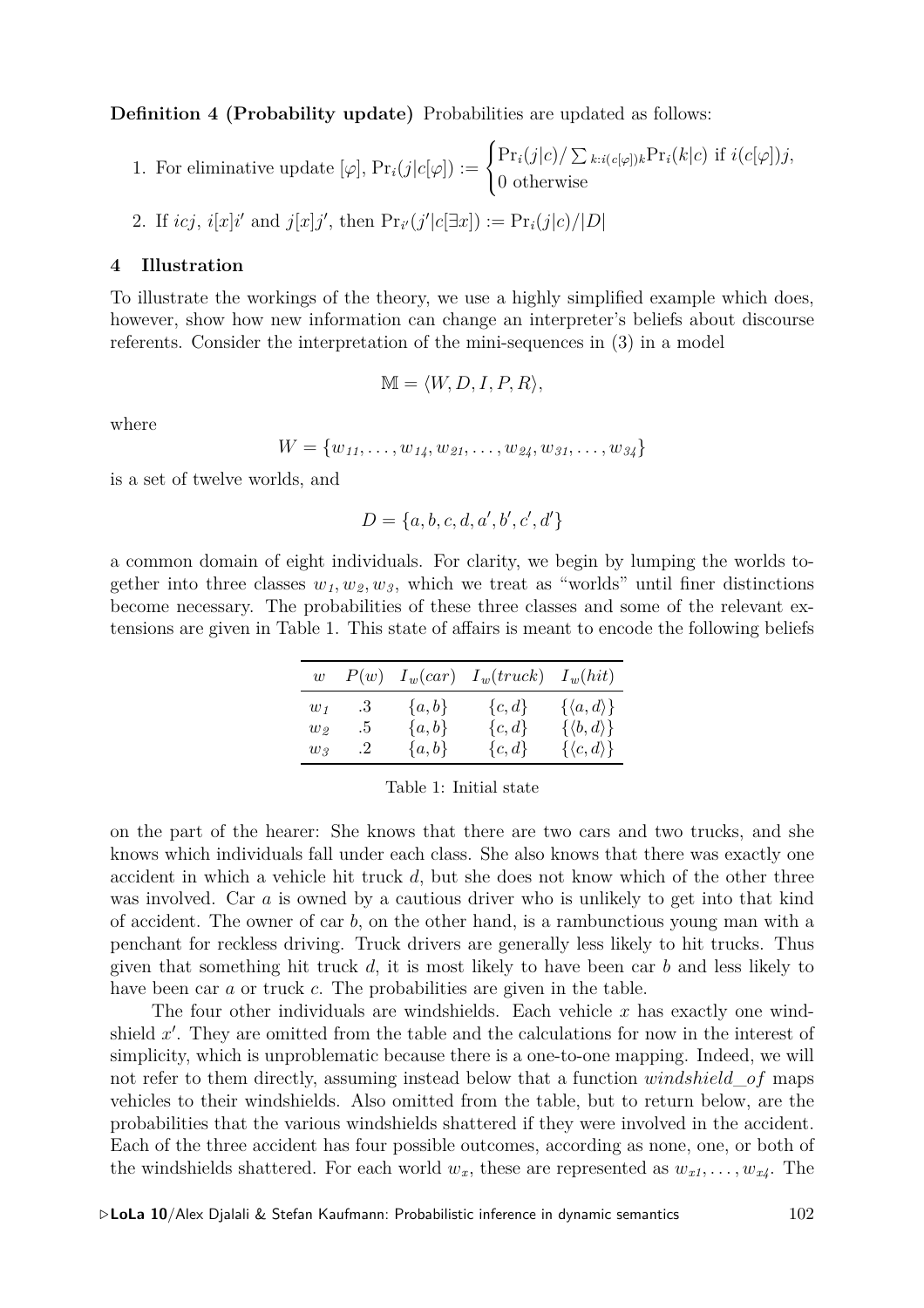story goes as follows: Car *a*, the one owned by the careful driver, is small and vulnerable. If it hit the truck, its windshield shattered with probability *.*9. Car *b* is a sturdy off-road vehicle with a reinforced windshield whose probability of having shattered is only *.*45. Finally, the windshields of both trucks are the least likely to have shattered, with a probability of *.*1. In each of the possible accidents, the shattering of each of the windshields is probabilistically independent of the shattering of the other. This gives rise to the conditional probabilities of the various possible outcomes, given the accident, for each of the twelve worlds as given in Table 2.<sup>3</sup> Notice that these are *conditional* probabilities — the actual prior probability of  $w_{12}$  is  $.3 \times .81 = .243$ . But as mentioned above, we lump the

| w            | $P(w)$ $I_w(\text{shatter})$ | w |               | $P(w)$ $I_w(\text{shatter})$ | w |              | $P(w)$ $I_w(\text{shatter})$ |
|--------------|------------------------------|---|---------------|------------------------------|---|--------------|------------------------------|
| $w_{11}$ .09 | Ø                            |   | $w_{21}$ .495 | Ø                            |   | $w_{31}$ .81 |                              |
| $w_{12}$ .81 | $\{a'\}\$                    |   | $w_{22}$ .405 | $\{b'\}$                     |   | $w_{32}$ .09 | ${c'}$                       |
| $w_{13}$ .09 | $\{a',d'\}$                  |   | $w_{23}$ .045 | $\{b',d'\}$                  |   | $w_{33}$ .01 | $\{c',d'\}$                  |
| $w_{14}$ .01 | $\{d'\}$                     |   | $w_{24}$ .055 | $\{d'\}$                     |   | $w_{34}$ .09 | $\{d'\}\$                    |

|  | Table 2: Probabilities of shattering |  |  |
|--|--------------------------------------|--|--|
|--|--------------------------------------|--|--|

three classes of worlds together until information about the shattering is processed. Until then, no information cuts through any of the three blocks  $w_1, w_2, w_3$ .

The accessibility relation R is initially the entire cross-product  $W \times W$ . Throughout the updates it will remain serial, transitive and euclidean. In a sense, therefore, the relation does no interesting work and keeping track of it explicitly would needlessly complicate things. We choose instead to track the hearer's beliefs from the perspective of one particular world and one particular assignment for each of the referents (it does not matter which one), recording at each step the probabilities of only those world-assignment pairs that are accessible. We display these various states in a tabular format as well as is possible on the two-dimensional page. Intuitively, each pair of a world and an assignment to *n* discourse referents is a point in an  $n + 1$ -dimensional space, and the numbers in our tables are the probabilities assigned to such points.

The first update consists in the introduction of the new discourse referent *x*. According to the rules, the four possible assignments are multiplied out and the probability of each world from Table 1 is distributed uniformly over its descendants. Table 3 shows the resulting probabilities for each pair consisting of a world and a possible assignment for *x*.

| q(x) |                                     |  |  |
|------|-------------------------------------|--|--|
|      | $w \quad a \quad b \quad c \quad d$ |  |  |
|      | $w_1$ .075 .075 .075 .075           |  |  |
|      | $w_2$ .125 .125 .125 .125           |  |  |
|      | $w_3$ .05 .05 .05 .05               |  |  |

Table 3: Update with "[*∃x*]"

Table 4: Update with " $\left[\text{car}(x)\right]$ 

<sup>&</sup>lt;sup>3</sup>For instance, in  $w_{12}$ ,  $a'$  shatters and  $d'$  does not; the probabilities of these events are .9 and .9, respectively, and since the events are independent, the probability is  $.9 \times .9 = .81$ .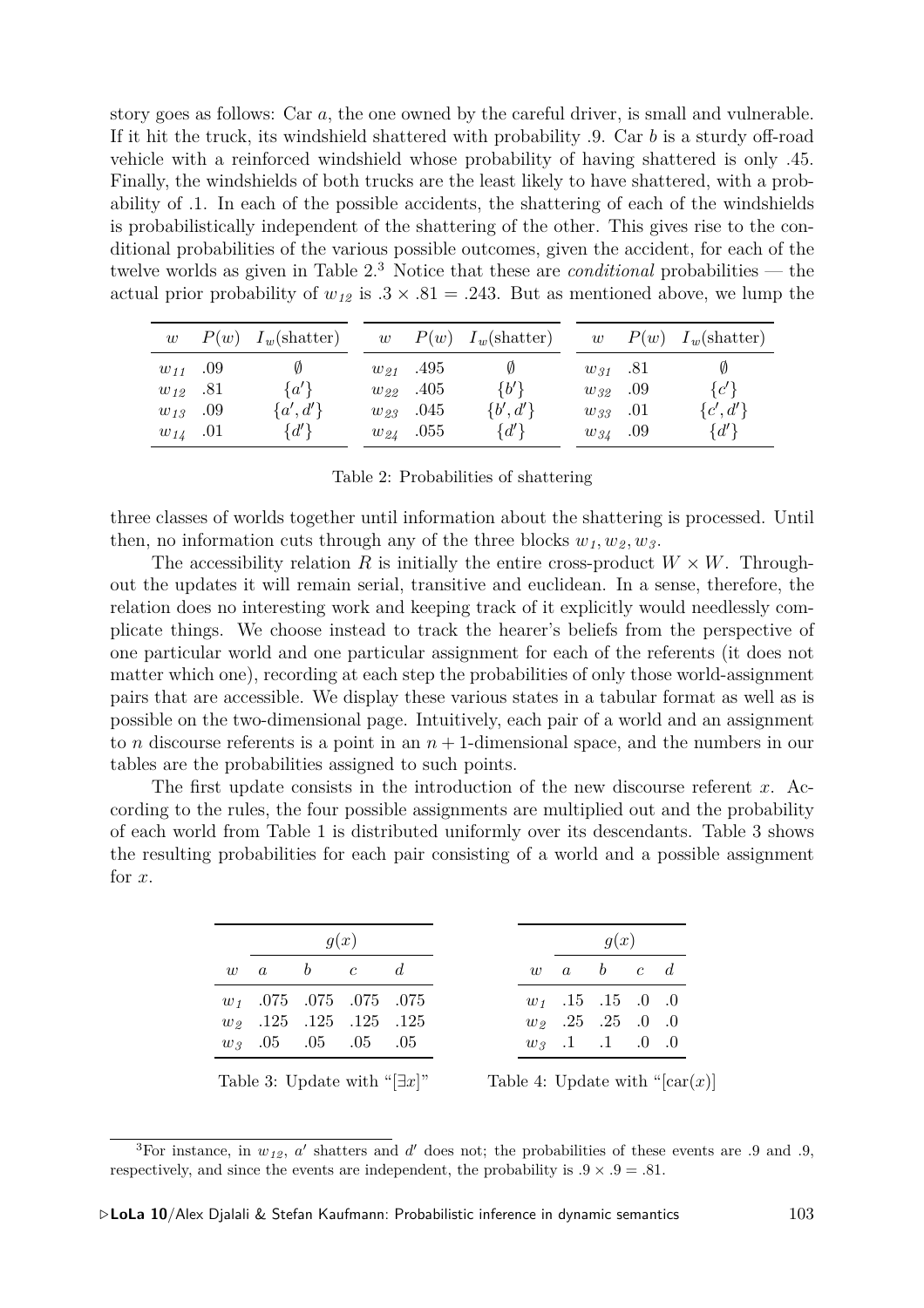The next piece of information is that *x* refers to a car. The probability mass is concentrated on the possibilities in which this is the case, as shown in Table 4.<sup>4</sup>

Next, another discourse referent *y* is activated and multiplied out over the domain. Table 5 shows the possible pairings of worlds with assignments to *x* and *y* with their probabilities.

| g(x)g(y) |                                                       |  |  |  |  |  |  |  |  |  |
|----------|-------------------------------------------------------|--|--|--|--|--|--|--|--|--|
|          | w aa ab ac ad ba bb bc bd                             |  |  |  |  |  |  |  |  |  |
|          | $w_1$ .0375 .0375 .0375 .0375 .0375 .0375 .0375 .0375 |  |  |  |  |  |  |  |  |  |
|          | $w_2$ .0625 .0625 .0625 .0625 .0625 .0625 .0625 .0625 |  |  |  |  |  |  |  |  |  |
|          |                                                       |  |  |  |  |  |  |  |  |  |

Table 5: Update with "[*∃y*]"

The information that *y* refers to a truck rules out half of the possible assignments, shifting the probability mass to the remaining possibilities. The result is shown in Table 6.

|  |                                           | g(x)g(y) |  |  |
|--|-------------------------------------------|----------|--|--|
|  | w aa ab ac ad ba bb bc bd                 |          |  |  |
|  | $w_1$ .0 .0 .075 .075 .0 .0 .075 .075     |          |  |  |
|  | $w_2$ .0 .0 .125 .125 .0 .0 .125 .125     |          |  |  |
|  | $w_3$ 0. 0. 0. 0. 0. 0. 0. 0. 0. 0. 0. 0. |          |  |  |

Table 6: Update with "[truck $(y)$ ]"

Table 7: Update with "[hit $(x, y)$ ]"

The update with the statement that '*x* hit *y*' rules out all possibilities associated with world *w3*, since no car hit a truck there. Worlds *w<sup>1</sup>* and *w<sup>2</sup>* survive with exactly one assignment each, as shown in Table 7.

Now it is time to take a more fine-grained look at the various possible outcomes for the windshields. Each of the two surviving "worlds" is really a class of four worlds, its probability being distributed over those four according to the conditional probabilities in Table 2 above. The fine-grained probabilities, along with a reminder of the associated extensions of *shatter,* are given in Table 8.

To give an adequate analysis to the update with *the windshield,* we need to incorporate an account of definites and relational nouns into the formal system. For lack of space, we did not include such an account in the definitions in **section 3.** Here we only describe informally how the expression [*ιz.windshield*\_*of*(*z*)] is to be understood. We emphasize that our treatment is simplified to capture what is crucial for the purposes of the illustration; we do not claim that constitutes an adequate linguistic analysis. The whole noun phrase is to be understood as something like *its windshield* or *the vehicle's windshield.* The referent *z* introduced in the course of its interpretation therefore is set to a vehicle and must corefer with one of the discourse referents already present. Now, clearly the listener cannot be sure which of the two active referents is intended. However,

<sup>4</sup>Clearly the example would be more interesting if there were some uncertainty about the extension of *car,* but we forgo this option here for simplicity. The probabilities in Table 4 are obtained by dividing the probability of each surviving possibility by the sum of their prior probabilities, i.e.,  $2 \times (0.075 + 0.125 + 0.05) =$ *.*5.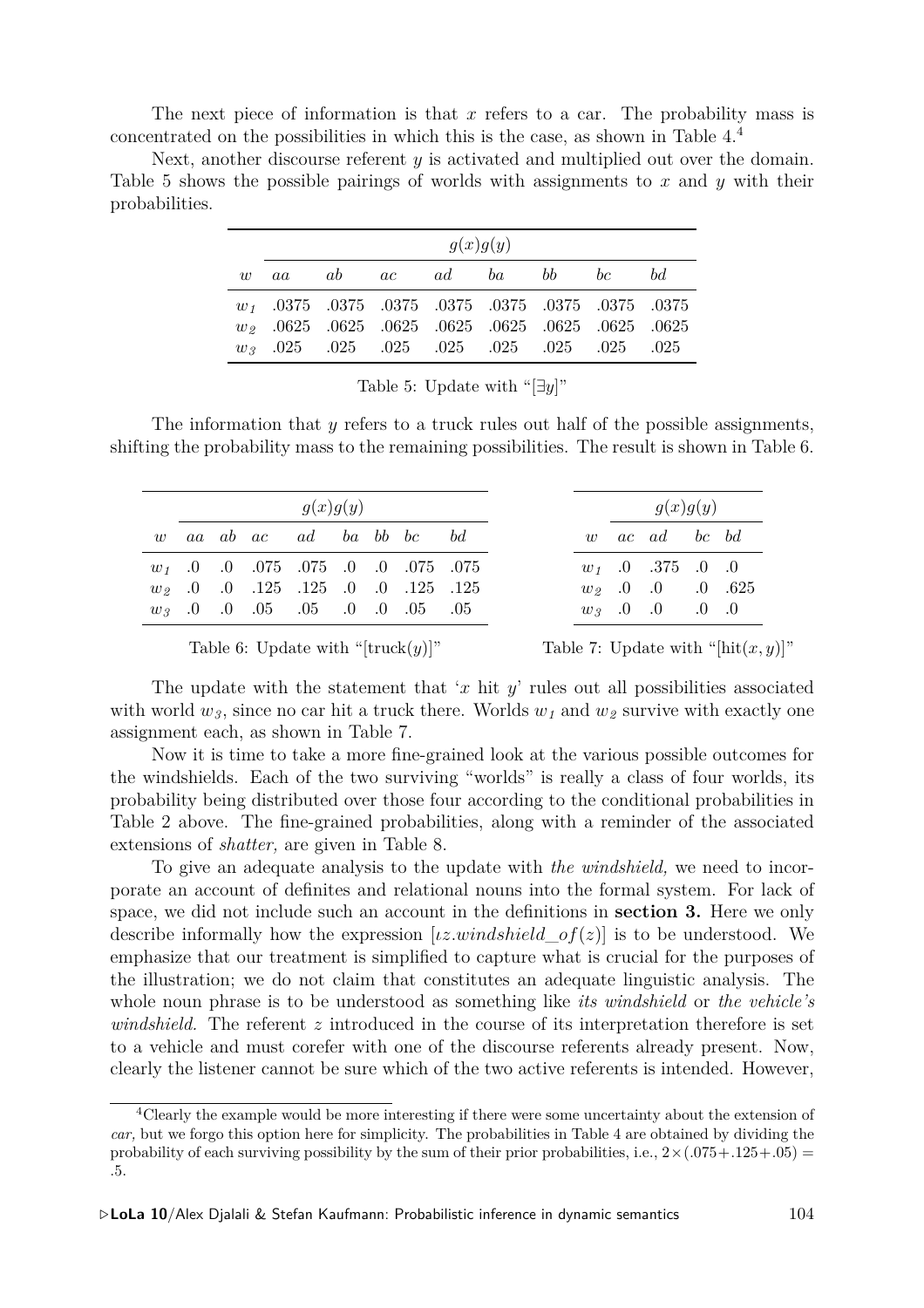|          |                | g(x)g(y) |          |  |  |  |
|----------|----------------|----------|----------|--|--|--|
| w        | $I_w(shatter)$ | ad       | bd       |  |  |  |
| $w_{11}$ | Ø              | .0338    | .0       |  |  |  |
| $w_{12}$ | $\{a'\}\$      | .3038    | $\Omega$ |  |  |  |
| $w_{13}$ | ${a', d'}$     | .0338    | .0       |  |  |  |
| $w_{14}$ | $\{d'\}$       | .0038    | $\Omega$ |  |  |  |
| $w_{21}$ | Ø              | $\Omega$ | .3094    |  |  |  |
| $w_{22}$ | $\{b'\}$       | .0       | .2531    |  |  |  |
| $w_{23}$ | $\{b',d\}$     | $\Omega$ | .0281    |  |  |  |
| $w_{24}$ | $\{d'\}$       | .0       | .0344    |  |  |  |

Table 8: More fine-grained view of the state

the definite indicates to her that the speaker has a particular one in mind which he takes to be uniquely identifiable in the context. The *ι* operator can be defined to model this kind of asymmetric discourse situation. To accomplish this, the result of the update must differ between the respective belief states of speaker *A* and hearer *B*. A definition of the update with  $\lceil \mu x \rceil$  would call for the simultaneous execution of the pair of updates in (4).

(4) a.  $c_{\mathcal{A}}[ix] := \{ \langle i', j' \rangle \in c_{\mathcal{A}}[\exists x] : i'(x) = i'(y) \& j'(x) = j'(y) \}$  for some active referent *y*; b.  $c_{\mathcal{B}}[tx] := c_{\mathcal{B}}[\exists x].$ 

Table 9 shows the result for our concrete example. The different shades of gray delineate two sets of possibilities that form disjoint equivalence classes under the speaker's accessibility relation, but not under the hearer's. Intuitively, the it is common knowledge that the speaker does and the hearer does not know whether *z* co-refers with *x* or *y*.

|          |         | g(x)g(y)g(z) |       |         |     |          |         | g(x)g(y)g(z) |           |       |  |
|----------|---------|--------------|-------|---------|-----|----------|---------|--------------|-----------|-------|--|
| w        | ada     | add          | bdb   | bdd     |     | w        | ada     | add          | bdb       | bdd   |  |
| $w_{11}$ | .0169   | .0169        | .0    | .0      |     | $w_{11}$ | .0      | 0.0          | 0.0       | 0.0   |  |
| $w_{12}$ | .1519   | .1519        | .0    | $\cdot$ | 375 | $w_{12}$ | .4226   | 0.           | .0        | 0.    |  |
| $w_{13}$ | .0169   | .0169        | 0.    | 0.      |     | $w_{13}$ | .0470   | .0470        | .0        | 0.0   |  |
| $w_{14}$ | .0019   | .0019        | 0.    | 0.      |     | $w_{14}$ | $\cdot$ | .0052        | $\cdot 0$ | 0.    |  |
| $w_{21}$ | .0      | .0           | .1547 | .1547   |     | $w_{21}$ | .0      | 0.           | .0        | 0.0   |  |
| $w_{22}$ | .0      | 0.           | .1266 | .1266   | 25  | $w_{22}$ | .0      | 0.           | .3522     | .0    |  |
| $w_{23}$ | $_{0}$  | .0           | .0141 | .0141   | ڣ   | $w_{23}$ | .0      | .0           | .0391     | .0391 |  |
| $w_{24}$ | $\cdot$ | 0.           | .0172 | .0172   |     | $w_{24}$ | .0      | 0.           | 0.0       | .0478 |  |
|          | .1875   | .1875        | .3125 | .3125   |     |          | .4696   | .0522        | .3913     | .087  |  |
|          |         | .5           |       | $.5\,$  |     |          |         | .8609        |           | .1391 |  |

Table 9: Update with "[*ιz.windshield*\_*of*(*z*)]"

Table 10: Update with " $[\text{shatter}(z)]$ "

*Colors:*  $z=x$   $z=y$ 

A couple of remarks are in order about Table 9. As the marginal probabilities at the bottom show, the probability that  $z$  refers to the windshield of car  $b$  is higher (.3125)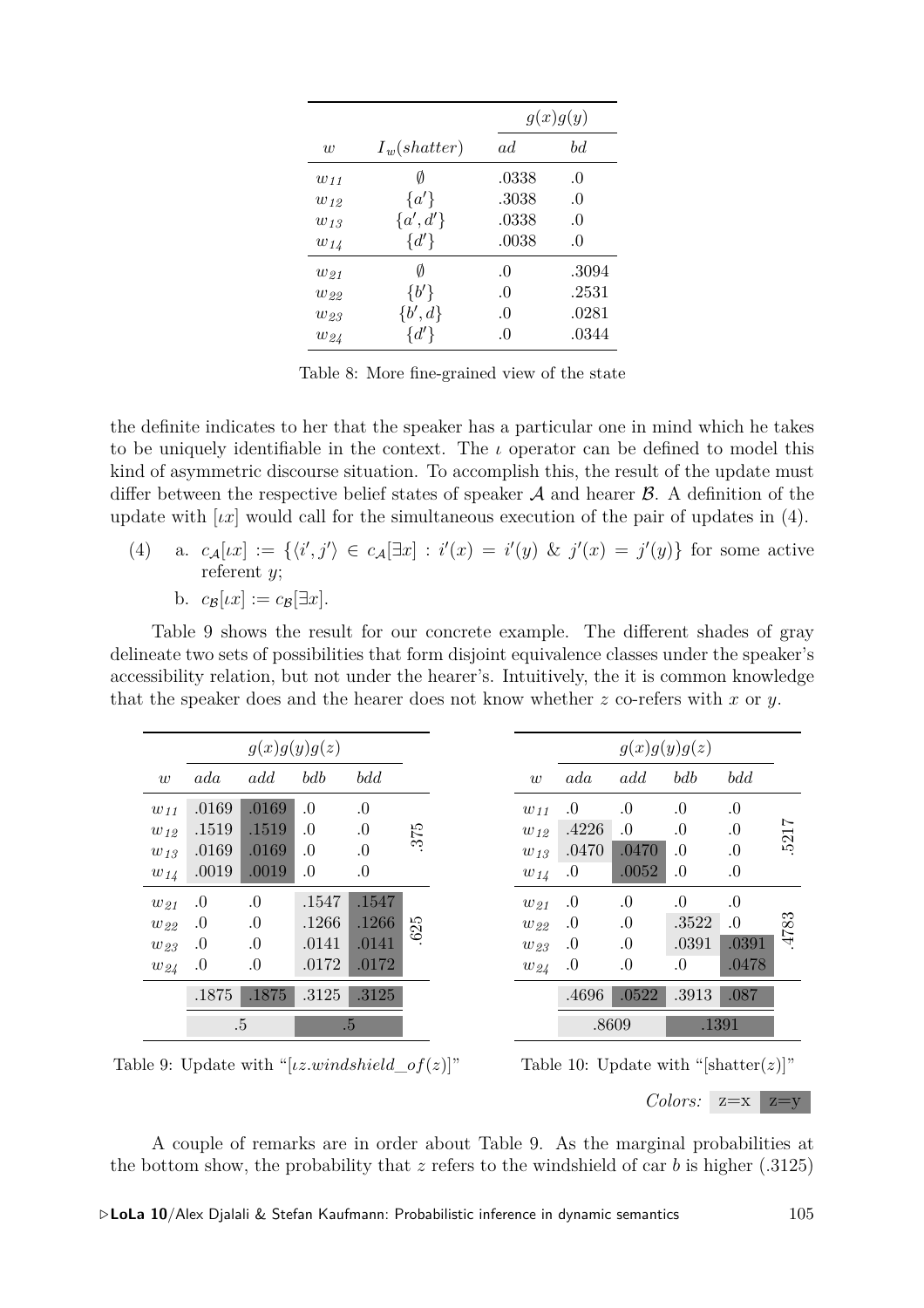than that of car  $a$  (.1875). This is to be expected because aside from the activation of  $z$ , no new information has been acquired, and it was the case all along that car *b* was more likely to have been involved in the accident. Furthermore, notice that *z* is just as likely to refer to the windshield of a car  $(.3125 + .1875 = .5)$  as it is to refer to that of the truck. This, too, is to be expected because the probabilities from Table 8 are uniformly distributed over the two descendants, one for a car and for a truck, of each possibility.

Finally, we add the information that *z* shattered. The result of this update is shown in Table 10. A few things are noteworthy about the difference between tables 9 and 10. First, *z* is now much more likely to refer to the windshield of *x*, i.e., the windshield of a car  $(.4696 + .3913 = .8609)$  than that of the truck  $(.1391)$ . Moreover, it is more likely to be car *a* (.4696) than car *b* (.3913). As a result, the probabilities of the assignments of x have changed as well: It, too, is now more likely to refer to car  $a$  (.4696 + .0522 = .5218). These changes are due to the assumptions, built into the probabilities, that the windshields of trucks are generally unlikely to shatter in an accident and that the one of car *a* is more vulnerable than that of car *b*, respectively. Finally, notice also that the relative probabilities of the two classes of worlds  $w<sub>1</sub>$  and  $w<sub>2</sub>$  are flipped. This, too, is a result of the fact that the vulnerable car *a* was in the accident in the former whereas the sturdy car *b* was involved in the latter.

Table 11 summarizes the main changes occuring as a result of the update with the information that the windshield shattered.

|               |             | before       | after |
|---------------|-------------|--------------|-------|
| $z=x$         | $ada + bdb$ | $.5\,$       | .8609 |
| $z = y$       | $add + bdd$ | $.5\,$       | .1391 |
| $x \mapsto a$ | $ada + add$ | .375         | .5217 |
| $x \mapsto b$ | $bdb + bdd$ | .625         | .4783 |
| $z \mapsto a$ | ada         | .1875        | .4696 |
| $z \mapsto b$ | bdb         | .3125        | .3913 |
| $z \mapsto d$ | $add + bdd$ | $.5^{\circ}$ | .1391 |
| $w_1$         |             | .375         | .5217 |
| $w_{2}$       |             | .625         | .4783 |

Table 11: Changes brought about by the update with "[shatter( $z$ )]"

#### **5 Conclusions**

The example in **section 4** showed that Probabilistic Dynamic Predicate Logic provides a framework to model the way in which probabilistic world knowledge can affect beliefs about the discourse and simultaneously be affected by incoming information. The last piece of information processed in the example shifted both beliefs about the facts  $(w<sub>1</sub>)$ vs.  $w_2$  and beliefs about anaphoric coreference  $(z = x \text{ vs. } z = y)$ . We believe that the framework has many potential applications in linguistic pragmatics and communication in general, and that it can naturally be embedded in models of multi-agent communication and game theory. A detailed study of these extensions is left for future work.